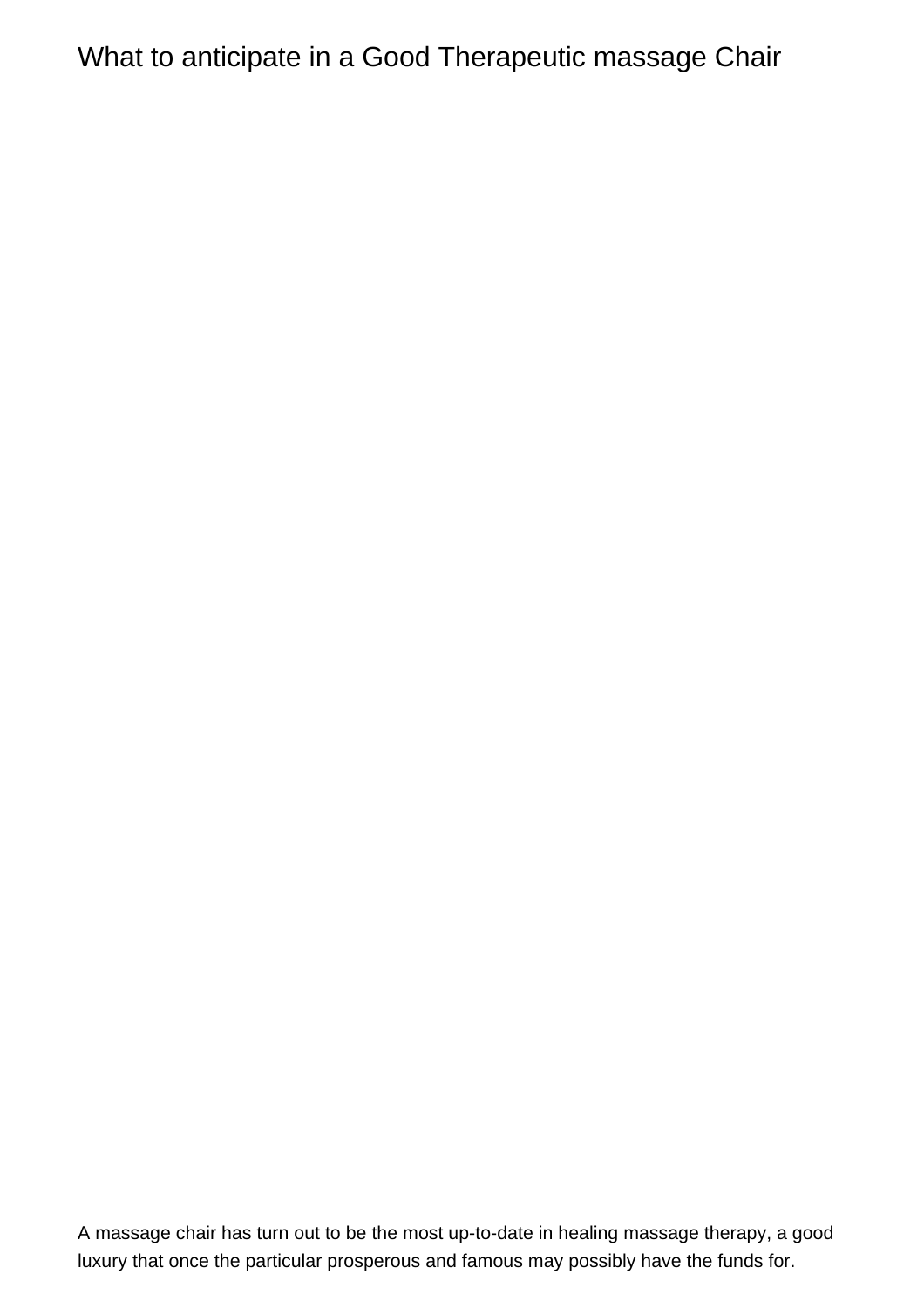Today's massage chairs really are a combination of the best involving regular and modern day technological innovation that makes this possible to provide your own personal body a good powerful massage while still getting this remainder you need. The chair like this can easily even be used for healing purposes to alleviate stress together with stress, mainly because well about take care of and stop numerous ailments. Around this article we will take a look with how a robotic massage chair gets results, what this can certainly do for you, and no matter if or perhaps not it's suitable to get you.

Massage chairs will be essentially a computer-controlled seat designed specifically for cooking. Unlike the old school upright massage therapy tables, today's chairs happen to be streamlined in order to reduce the volume of time your massage therapy physical therapist spends with your rear together with other agonizing regions of your body. While classic rub down tables allow easy access in your back, throat, plus shoulder muscles, robotic therapeutic massage platforms apply motors and electric oscillation systems to be able to supply you a highly targeted massage. A chair providing you with these kinds of rewards can even provde the independence to move and recline in the chair, presenting a person a totally customized rub down which very soothing. When you aren't likely to devote the money to purchase a person, you can get a lot of great possibilities online, many of these as the adaptable reclining chair option.

If a person desire to have a even more intense massage therapy, and so forth desk chair that provides an individual several choices. Many of today's recliners have a great LCD monitor the fact that demonstrates the amount of money of tension appearing used, allowing the particular psychologist to be able to determine the way much to be able to put to a given region. Different brand-new chairs even make customers adjust the perspective of the chair so that this can feel more like if you're resting all the way down, or more such as you aren't sitting up inside the chair. All connected with these kinds of capabilities can be a good really enjoyable massage you will enjoy for a long time to occur. If you need a thing with some sort of bit more of the restorative effect, you may would like to consider the TheraTouch Therapeutic massage Chair, which features the innovative design to make it possible for it to mimic the particular motions of a natural stroke.

Another great attribute involving present chairs will be the ability to individualize typically the level of temperature they offer to your body. Quite a few people utilize this feature because they want to prevent getting as well hot, or as well cold while rubbing someone. Numerous massage dining tables only offer some sort of reduced heat location, building typically the process very uncomfortable for any person receiving the rub plus limiting its usefulness. This is especially crucial if a person possess a sensitive epidermis and also have special skilled troubles for example diabetic as well as circulation troubles, considering that the warmth adjustments associated with traditional tables can easily include been known to make people more prone to typically the heat.

Having today's recliners, the heat configurations are changeable, which means you can easily often keep your human body in the proper temperature as you may work. Together